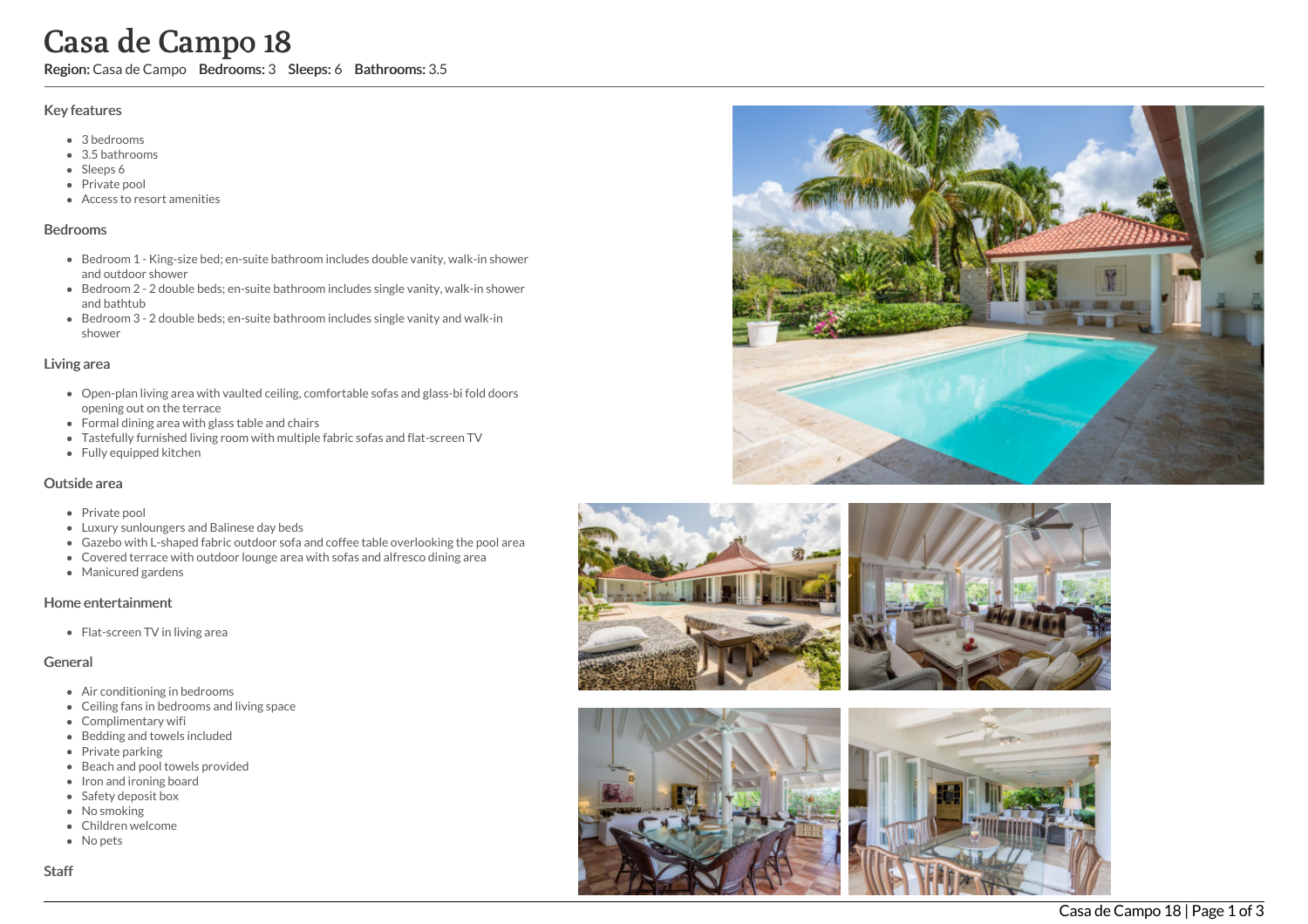- Housekeeper
- Cook

## Resort amenities

- Golf course
- Tennis court
- Equestrian center
- Fitness center
- Mandatory resort fee required when staying at this villa \$25/ adult (15 years of age and older) per day, \$12/child (between 4-12 years old) per day, children 4 and younger are free. Guests must register and pay on-site.